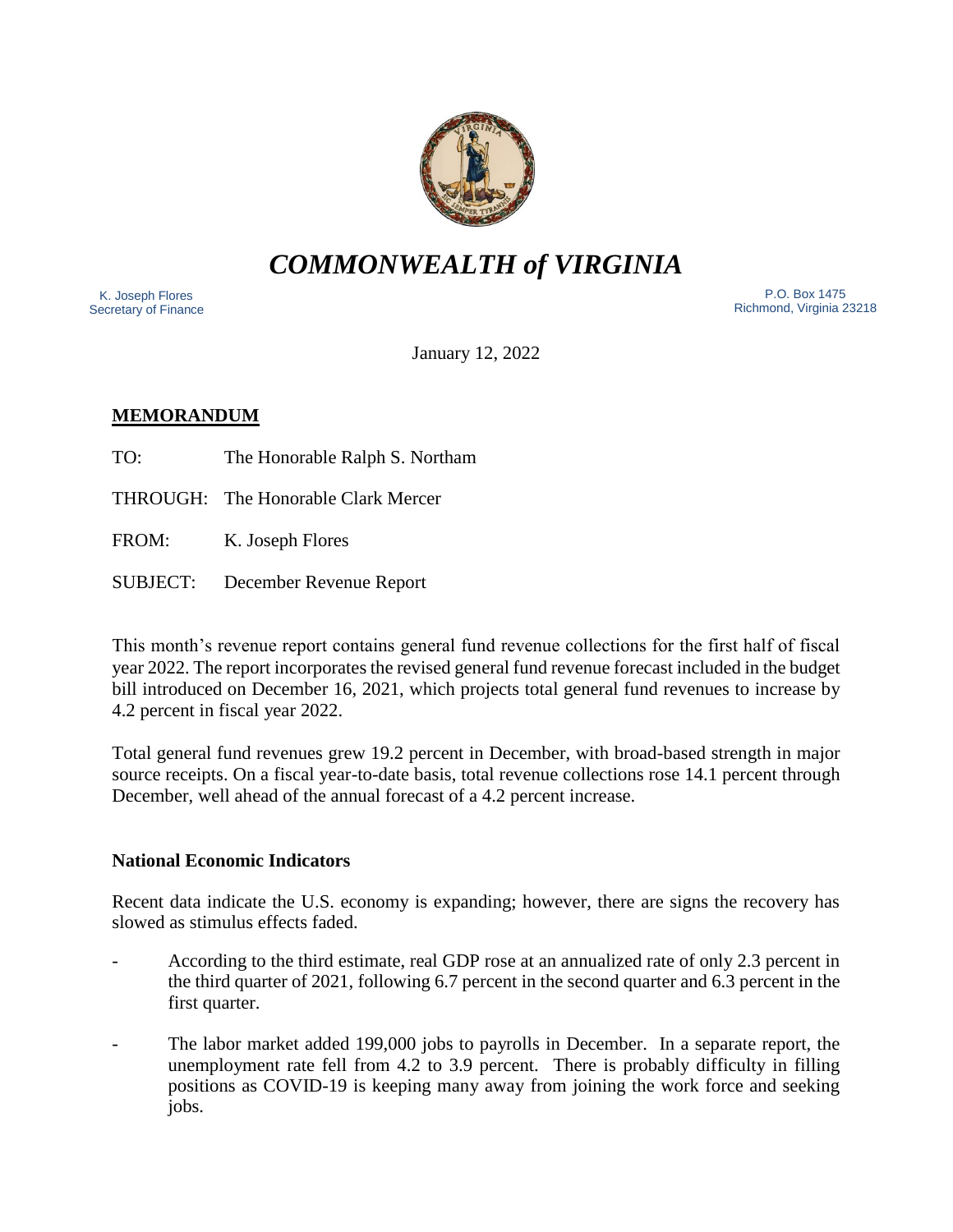January 12, 2022 Page 2 of 4

- Initial claims for unemployment rose from 200,000 to 207,000 during the week ending January 1. The four-week moving average rose from 199,750 to 204,500, still a relatively low level. In a healthy economy, new filings are typically below 250,000.
- The Conference Board's index of leading indicators rose 1.1 percent in November to 119.9, and follows growth of 0.9 percent in October, the largest gain in six months.
- The Conference Board's index of consumer confidence rose from 111.9 to 115.8 in December. The current conditions component declined while the expectations component increased for the month.
- The Institute of Supply Management index fell from 61.1 to 58.7 in December. The Delta variant continues to cause problems in the global supply chain, weighing on U.S. manufacturing.
- The CPI rose 0.8 percent in November and stands 6.8 percent above November of last year. Core inflation (excluding food and energy prices) rose 0.5 percent and stands 4.9 percent above a year ago.
- At its December meeting, the Federal Reserve left the federal funds target rate unchanged at the range of 0.0 to 0.25 percent.

## **Virginia Economy**

In Virginia, payroll employment rose 2.1 percent in November from November of last year. Employment in Northern Virginia rose by 3.5 percent; Hampton Roads rose 0.6 percent; and Richmond-Petersburg fell 0.4 percent. The seasonally adjusted unemployment rate fell 0.2 percentage point to 3.4 percent and stands 2.4 percentage points below a year ago.

The most current Virginia Leading Index is unavailable at this time as VEC is updating unemployment claims data. The Virginia Leading Index dropped 0.8% in October after falling 0.9% in September. The U.S. Leading Index increased in October while auto registrations and future employment declined and initial claims jumped. The index for Blacksburg inched forward in October while the indexes for the remaining ten metro areas decreased in October.

## **December Revenue Collections**

Total general fund revenues grew 19.2 percent in December, with broad-based strength in major source receipts. On a fiscal year-to-date basis, total revenue collections rose 14.1 percent through December, well ahead of the annual forecast of a 4.2 percent increase.

*Net Individual Income Tax (69% of general fund revenues)*: Through December, collections of net individual income tax rose 10.9 percent from the same period last year, ahead of the annual estimate of 3.6 percent growth. Performance in each component of individual income tax is as follows: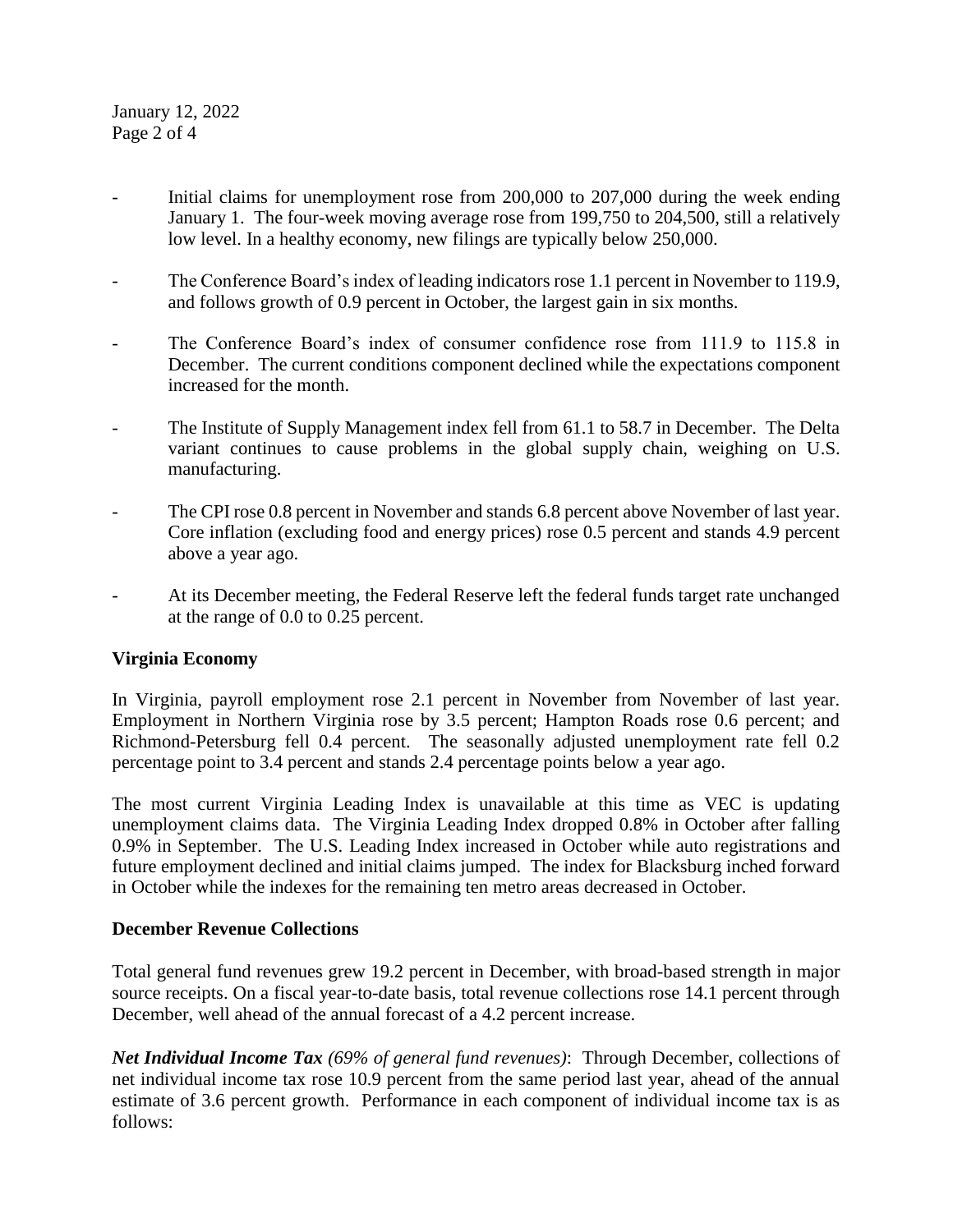January 12, 2022 Page 3 of 4

> *Individual Income Tax Withholding (57% of general fund revenues)*: Collections of payroll withholding taxes rose 11.7 percent for the month. Year-to-date, collections have risen 10.3 percent from the same period last year, ahead of the annual estimate of 5.9 percent growth.

> *Individual Income Tax Nonwithholding (20% of general fund revenues)*: December and January are significant months for collections in this source, and receipts can be distorted by the timing of payments. Taxpayers have until January 18 to submit their fourth estimated payment for tax year 2021 and some of these payments are typically received in December. Collections of \$183.0 million were above the \$140.2 million collected in December of last year. Year-to-date, collections were \$1.3 billion, about the same amount as the same period last year, growing by 0.2 percent and ahead of the annual estimate of a 0.2 percent decline.

> A clearer assessment of growth will be possible at the end of January, when all quarterly payments have been received and January collections can be considered together with those from December.

> *Individual Income Tax Refunds*: December is not a significant month for refund activity, as it concludes tax year 2021 refund processing. Through December, the Department of Taxation has issued \$342.4 million in refunds compared with \$471.5 million in the same period last year, a 27.4 percent decrease.

*Sales Tax (17% of general fund revenues)*: Collections of sales and use taxes, reflecting November sales, rose 16.5 percent in December. As November represents the beginning of the holiday shopping season, a clearer assessment of the season will be possible after receiving December sales tax payments due in January. On a year-to-date basis, collections of sales and use taxes have risen 14.8 percent, ahead of the annual estimate of 6.3 percent growth.

*Corporate Income Tax (7% of general fund revenues)*: December is a significant month for corporate income tax collections as quarterly estimated payments are due for most corporations and refunds from extension returns are processed. With the main refunding season completed and the first two estimated payments received, collections of corporate income taxes grew 57.3 percent on a year-to-date basis, compared with the forecast of 13.6 percent growth.

*Wills, Suits, Deeds, Contracts (2% of general fund revenues)*: Collections of wills, suits, deeds, and contracts – mainly recordation tax collections – were \$61.5 million in December, compared with \$63.6 million in December of last year, decrease of 3.2 percent. On a year-to-date basis, collections are up 2.1 percent, ahead of the annual forecast of a 12.6 percent decline.

*Insurance Premiums (2% of general fund revenues)*: Chapter 986, 2007 Acts of the Assembly required that \$180.7 million of collections in this source to be transferred to the Transportation Trust Fund in fiscal year 2022 before making any deposits to the general fund. The required transfer was completed in December. Collections of taxes on insurance premiums were \$119.6 million in December, compared with \$102.2 million in December of last year.